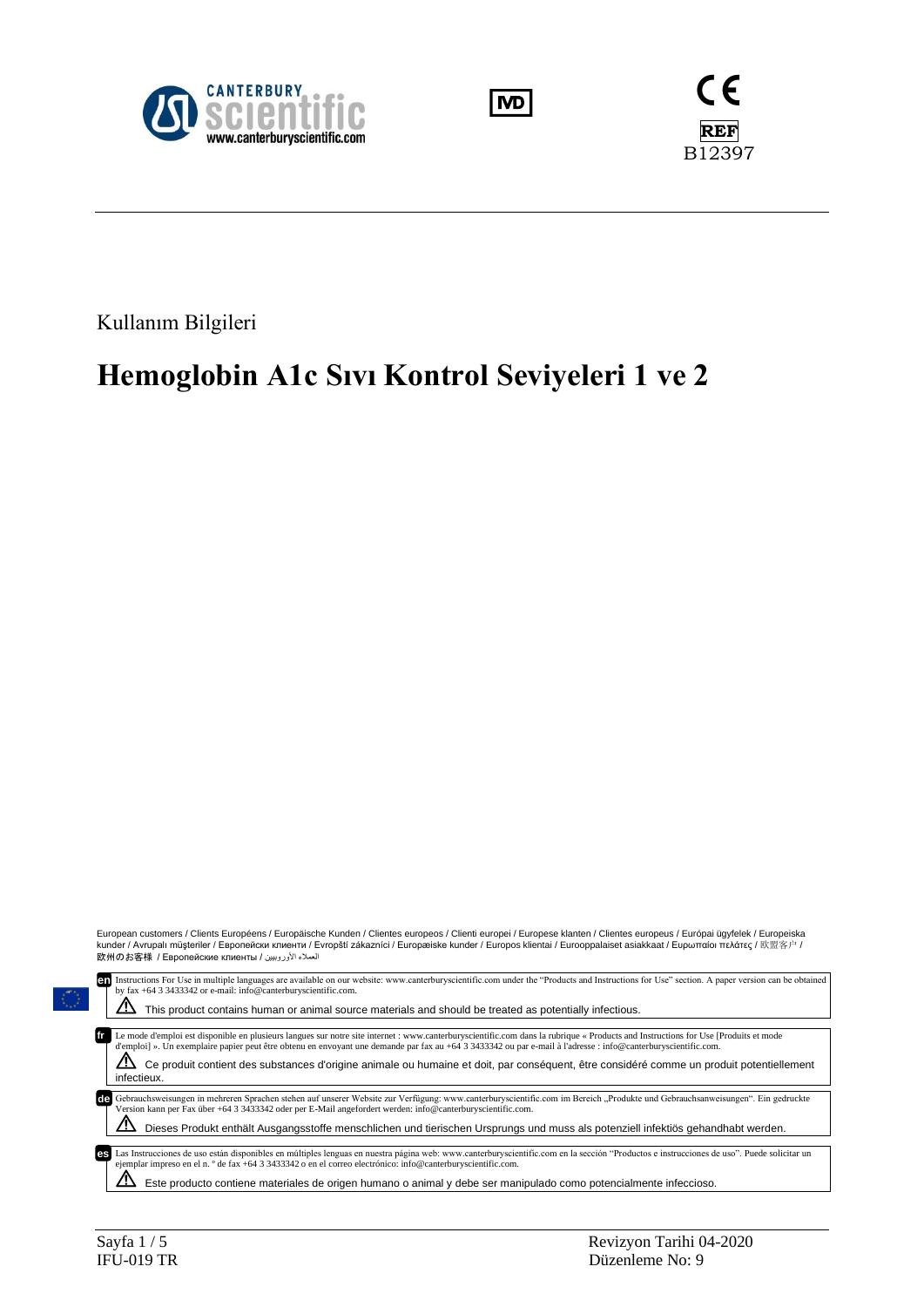| Sul nostro sito Web sono disponibili le istruzioni per l'uso in varie lingue: www.canterburyscientific.com nella sezione "Products and Instructions for Use" (Prodotti e istruzioni per l'uso).<br>È possibile ricevere una versione cartacea inviando un fax al numero +64 3 3433342 o scrivendo un'e-mail all'indirizzo: info@canterburyscientific.com.                                                            |
|----------------------------------------------------------------------------------------------------------------------------------------------------------------------------------------------------------------------------------------------------------------------------------------------------------------------------------------------------------------------------------------------------------------------|
| Questo prodotto contiene materiali di origine umana o animale e deve essere trattato come potenzialmente infettivo.                                                                                                                                                                                                                                                                                                  |
| Op onze website is de gebruiksaanwijzing in meerdere talen beschikbaar: zie www.canterburyscientific.com onder het gedeelte "Producten en gebruiksaanwijzingen". Gedrukte versies<br>kunnen worden aangevraagd via fax +64 3 3433342 of e-mail: info@canterburyscientific.com.<br>nl                                                                                                                                 |
| Dit product bevat materialen van menselijke en dierlijke oorsprong en moet worden behandeld als mogelijk infectieus.                                                                                                                                                                                                                                                                                                 |
| No nosso site da internet, poderá encontrar Instruções de Utilização em várias línguas: www.canterburyscientific.com na secção "Produtos e Instruções de Utilização". Poderá obter uma<br>versão em papel pelo fax +64 3 3433342 ou e_mail: info@canterburyscientific.com.                                                                                                                                           |
| Este produto contém materiais de origem humana ou animal e deve ser considerado como potencialmente infeccioso.                                                                                                                                                                                                                                                                                                      |
| A Használati utasítás több nyelven elérhető honlapunkon a www.canterburyscientific.com címen, a "Products and Instructions for Use" (Termékek és Használati utasítások) című részben.<br>A nyomtatott verzió fax (+64 3 3433342) vagy e-mail (info@canterburyscientific.com) útján szerezhető be.                                                                                                                    |
| Ez a termék emberi, illetve állati forrásból származó anyagokat tartalmaz, és potenciálisan fertőző anyagként kell kezelni.<br>Bruksanvisning på flera språk finns på vår hemsida: www.canterburyscientific.com under avsnittet "Produkter och bruksanvisningar". En pappersversion kan erhållas via fax +64 3 3433342                                                                                               |
| eller e--post: info@canterburyscientific.com.                                                                                                                                                                                                                                                                                                                                                                        |
| Denna produkt innehåller material av humant eller djurursprung och ska behandlas som potentiellt smittsam.<br>Birçok dilde Kullanım Talimatları Web sitemizde mevcuttur: "Products and Instructions for Use" (Ürünler ve Kullanım Talimatları) bölümü altında www.canterburyscientific.com adresinde.                                                                                                                |
| Basılı sürüm faks +64 3 3433342 veya e-posta ile sağlanabilir: info@canterburyscientific.com.                                                                                                                                                                                                                                                                                                                        |
| Bu ürün insan veya hayvan kaynaklı materyaller içermektedir ve potansiyel olarak bulaşıcı olduğu düşünülerek işlem yapılmalıdır.                                                                                                                                                                                                                                                                                     |
| Инструкциите за употреба на различни езици можете да намерите на нашия уебсайт: www.canterburyscientific.com в раздел "Products and Instructions for Use" ("Продукти и<br>bg<br>инструкции за употреба"). Можете да се сдобиете с техния хартиен вариант чрез факс +64 3 3433342 или на имейл: info@canterburyscientific.com.                                                                                        |
| Този продукт съдържа материали от човешки или животински произход и следва да се третира като потенциално зара̀зен.                                                                                                                                                                                                                                                                                                  |
| Návod k použití v několika jazycích je k dispozici na našich webových stránkách: www.canterburyscientific.com v části "Výrobky a návod k použití". Tištěnou verzi lze získat faxem<br>+64 3 3433342 nebo e--mailem: info@canterburyscientific.com.                                                                                                                                                                   |
| Tento výrobek obsahuje lidské nebo zvířecí zdrojové materiály a musí tedy být považován jako potenciálně infekční.                                                                                                                                                                                                                                                                                                   |
| Brugsanvisninger er tilgængelige på flere sprog på vores website: www.canterburyscientific.com i sektionen "Products and Instructions for Use". En trykt udgave kan fås via fax ved<br>henvendelse på tlf. +64 3 3433342 eller e-mail: info@canterburyscientific.com.                                                                                                                                                |
| Dette produkt indeholder humane eller animalske kildematerialer og skal behandles som potentielt infektiøst.                                                                                                                                                                                                                                                                                                         |
| It<br>Naudojimo instrukcijas keliomis kalbomis galima rasti mūsų interneto svetainėje www.canterburyscientific.com, skyriuje "Produktai ir naudojimo instrukcijos". Popierinę versiją galima gauti<br>faksu +64 3 3433342 arba el. paštu info@canterburyscientific.com.                                                                                                                                              |
| Šio produkto sudėtyje yra žmogaus ir gyvūnų kilmės medžiagų, todėl jį reikia laikyti potencialiai infekciniu.                                                                                                                                                                                                                                                                                                        |
| fi<br>Sivustoltamme löytyy käyttöohjeet useilla eri kielillä: www.canterburyscientific.com, osa "Tuotteet ja käyttöohjeet". Voit hankkia tulostetun version faksaamalla numeroon +64 3 3433342 tai<br>lähettämällä sähköpostia osoitteeseen: info@canterburyscientific.com.                                                                                                                                          |
| Tämä tuote sisältää ihmis- tai eläinperäisiä lähdemateriaaleja ja sitä on käsiteltävä mahdollisen tartuntavaaran aiheuttavana tuotteena.                                                                                                                                                                                                                                                                             |
| Οδηγίες χρήσης σε διάφορες γλώσσες είναι διαθέσιμες στον δικτυακό τόπο μας: www.canterburyscientific.com στην ενότητα «Προϊόντα και οδηγίες χρήσης». Έντυπη μορφή μπορεί να<br>el<br>ληφθεί μέσω φαξ +64 3 3433342 ή e--mail: info@canterburyscientific.com.                                                                                                                                                         |
| Αυτό το προϊόν περιέχει υλικά ανθρώπινης ή ζωικής προέλευσης και πρέπει να αντιμετωπίζεται ως δυνητικά μολυσματικό.                                                                                                                                                                                                                                                                                                  |
| Инструкции по эксплуатации на разных языках имеются на нашем интернет-сайте: www.canterburyscientific.com в разделе Products and Instructions for Use (Продукция и<br>ru<br>инструкции по эксплуатации). Бумажную версию можно получить по факсу: +64 3 3433342 или электронной почте: info@canterburyscientific.com.                                                                                                |
| Данный препарат содержит материалы человеческого или животного происхождения и должен рассматриваться как потенциально<br>инфицированный.                                                                                                                                                                                                                                                                            |
| ar<br>تقوفر إرشادات الاستخدام بعدة لغلت على موقعنا على ويب: www.canterburyscientific.com قسم "المنتجات وإرشادات الاستخدام". يمكن الحصول على نسخة ورقية بالفاكس على رقم +64 3433342 أو بالبريد الإلكتروني:<br>.info@canterburyscientific.com                                                                                                                                                                          |
| يحتوي هذا المنتج على مواد ذات مصدر بشري أو حيواني ويجب التعامل معها على أنها من المحتمل أن تكون معدية.                                                                                                                                                                                                                                                                                                               |
| hr<br>Upute za uporabu na raznim jezicima dostupne su na našoj web stranici: www.canterburyscientific.com pod odjeljkom "Proizvodi i upute za upotrebu". Papirnata se verzija može dobiti<br>telefaksom na broj +64 3 3433342 ili e-poštom: info@canterburyscientific.com.                                                                                                                                           |
| Ovaj proizvod sadrži ljudski ili životinjski izvor materijala i treba biti tretiran kao potencijalno zarazan.                                                                                                                                                                                                                                                                                                        |
| SA Pokyny na použitie v rôznych jazykoch sú dostupné na našej webovej stránke: www.canterburyscientific.com v časti "Produkty a pokyny na použitie". Papierovú verziu je možné získať                                                                                                                                                                                                                                |
| faxom na čísle +64 3 3433342 alebo e-mailom: info@canterburyscientific.com.<br>Tento produkt obsahuje materiály ľudského alebo zvieracieho pôvodu a malo by sa s ním zaobchádzať ako s potenciálne infekčným                                                                                                                                                                                                         |
| materiálom.                                                                                                                                                                                                                                                                                                                                                                                                          |
|                                                                                                                                                                                                                                                                                                                                                                                                                      |
| ro<br>Instructiuni de utilizare în mai multe limbi sunt disponibile pe site-ul nostru: www.canterburyscientific.com la sectiunea "Products and Instructions for Use" (Produse și instructiuni de<br>utilizare). Se poate obține o versiune tipărită prin trimiterea unui fax la numărul +64 3 3433342 sau a unui e-mail la adresa: info@canterburyscientific.com.                                                    |
| Acest produs contine materiale sursă umane sau animale și trebuie tratat ca fiind un produs potențial infecțios.                                                                                                                                                                                                                                                                                                     |
| Other customers / Autres clients / Andere Kunden / Otros clients / Altri clienti / Overige klanten / Outros clients / Más ügyfelek / Andra kunder / Diğer müşteriler / Други клиенти /<br>Ostatní zákazníci / Аndre kunder / Kiti klientai / Muut asiakkaat / Άλλοι πελάτες / 其他客户 / その他の地域のお客様 / Прочие клиенты / كاملاء الأخرين / Ostatní zákazníci / Andre kunder / Kiti klientai / Миut asiakkaat / Άλλοι πελάτε |
| 在本公司网站上提供多种语言版本的《产品使用说明书》, 网址www.canterburyscientific.com; 在网站首页的"Products and Instructions for Use"(产品与使用说明书)<br>部分, 可找到这些文档。纸质印刷版本可发传真至+64 3 3433342 或发送电子邮件至 info@canterburyscientific.com 索取。                                                                                                                                                                                                                    |
| <u>/I\</u><br>本产品含有人或动物来源的材料,应作为潜在传染性材料对待。                                                                                                                                                                                                                                                                                                                                                                           |
| 他言語版の「ご使用上の注意」を当社ウェブサイト(www.canterburyscientific.com)の「Products and Instructions for Use」セクションで入手できます。印刷版はファ<br>ックス(+64 3 3433342)又は電子メール(info@canterburyscientific.com)で入手できます。                                                                                                                                                                                                                                     |
| 本製品にはヒト又は動物由来の原料が含まれているため、感染症の可能性があるものとしてお取り扱いください。                                                                                                                                                                                                                                                                                                                                                                  |
| V Hướng dẫn sử dụng bằng nhiều ngôn ngữ có sẵn trên trang web của chúng tôi: www.canterburyscientific.com, trong phần "Sản phầm và Hướng dẫn Sử dụng". Bạn có thề nhận bản in qua fax<br>theo số: +64 3 3433342 hoặc qua e-mail: info@canterburyscientific.com.                                                                                                                                                      |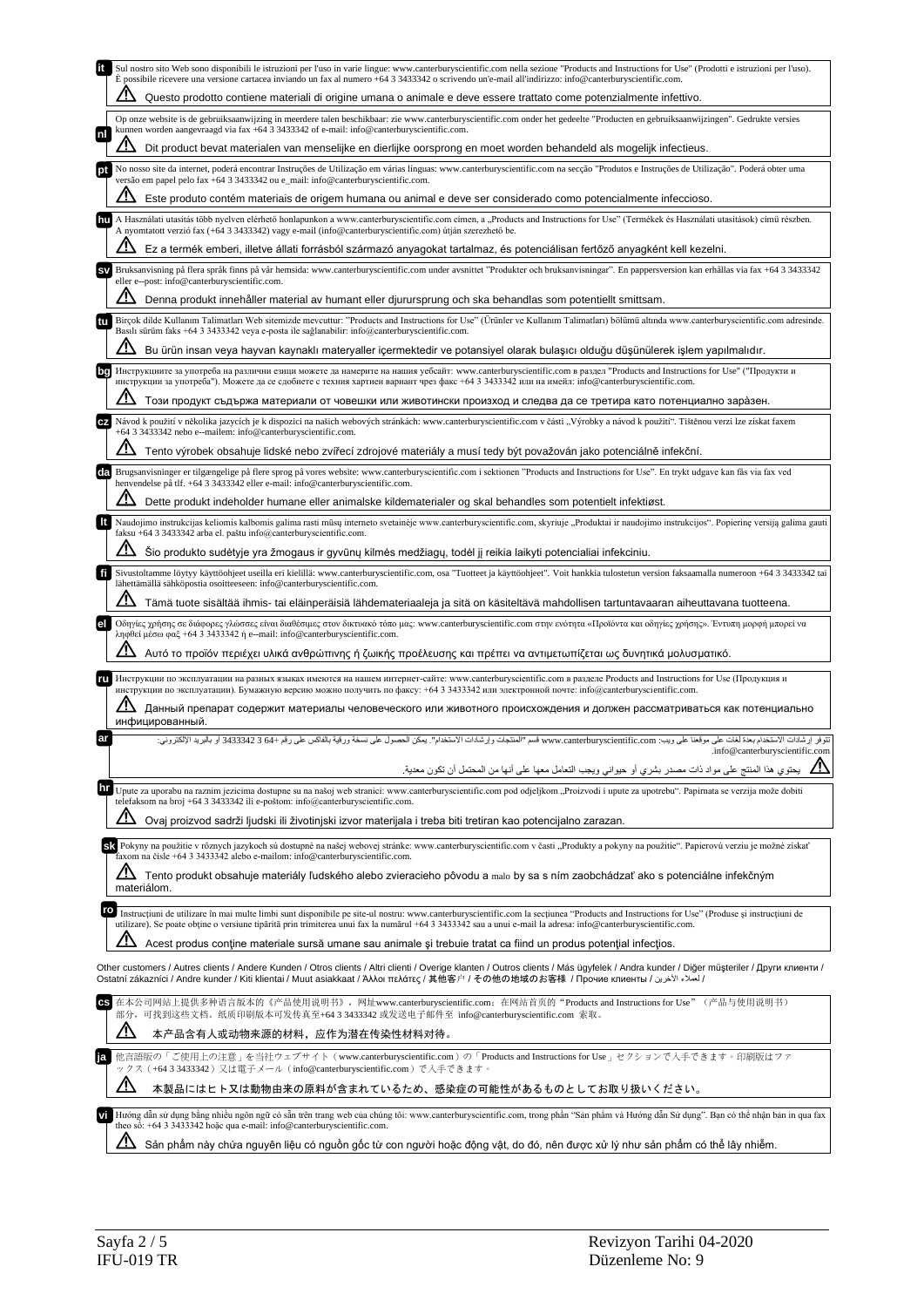## **Açıklama ve Amaçlanan Kullanım**

extendSURETM Hemoglobin A1c sıvı kontrolleri olan CONTROL insan kanından hazırlanmakta ve normal hemoglobin, koruyucular ve stabilizörler içermektedir. Kontroller gelişmiş stabilite sağlamak üzere formüle edilmişlerdir. Seviye 2 kontrolü diyabetik olmayan kanın kontrollü *in vitro* glikasyon işlemiyle üretilmektedir.

Kontroller, aşağıdaki analiz tiplerinde HbA1c miktar belirlemesi için laboratuar test prosedürlerinin doğruluğu ve hassaslığını izlemek için kalite kontrol materyalleri olarak kullanılmak üzere tasarlanmıştır: İyon değiştirme  $HPLC$ , immünolojik test ve enzimatik prosedürler.  $\Box$  Belirli bir analizdeki özel uygulama için analizörün çalışma kılavuzuna başvurun. Kontrol bir kalibratör olarak kullanılmaz.

Uygun laboratuar çalışması, tüm laboratuarlarda oluşturulacak bir kalite kontrol programını gerekli kılmaktadır. Bu program, eğitimli laboratuar personeli tarafından bu kontrollerin rutin analizini ve laboratuar kabul edilebilir sınırlarına göre belgelenen sonuçların değerlendirilmesi kapsamaktadır. Sonuçlar bu sınırların dışındaysa kontrolü yeniden devreye sokun ve yöntem parametrelerini, çevresel etkenleri ve teknikleri inceleyin. Kontrolün yeniden devreye sokulmasından sonra sonuç(lar) kabul edilebilir sınırların dışında kalmaya devam ediyorsa, daha fazla kontrol yorumlaması yardımı için kontrol üreticisiyle bağlantı kurun.

Daha ileri uygun laboratuar çalışması, hasta numunelerinden ve sonuçlarından karantina altına alınmış kontrol örnekleri ve sonuçlarını gerekli kılmaktadır.

## **Hemoglobin A1c Ölçümünün Klinik Uygulaması**

HbA1c ölçümü özellikle diyabetik hastalarda faydalıdır. Kan glikoz seviyeleri geniş şekilde dalgalanmakta ve anlık kan glikoz testi ortalama durumu yansıtmamaktadır. HbA1c'nin oluşması, alyuvarların 120 günlük yaşam süresinde yavaş (yaklaşık %0,05/gün) ve sürekli şekilde oluşur. HbA1c'nin ölçülmesi, kan glikoz konsantrasyonunun uzun süreli bir yapısal bütünlüğünü göstermesi ve diyabetik hastanın kontrolü veya kendini yönetme başarısının ölçümü olması bakımından doktorlar için faydalıdır. Bununla birlikte her bir laboratuarın test edilecek nüfusun özelliklerine karşılık gelen bir referans aralık belirlemesi gerekir. HbA1c seviyesinde artış gösteren her bir yüzde noktası, yaklaşık 30 mg/dL veya 1,7 mmol/lt ortalama kan glikoz seviyesinde artışa karşılık gelir. Genel bir kural olarak %6,5 ve %7,5 arasındaki değerler uygun kontrol göstergesi sayılırken %10'un üzerindeki HbA1c seviyeleri zayıf diyabetik kontrolü göstermektedir.

# **Kit İçeriği**



## **Açıklama:**

- 12 şişe extendSURETM 1,0 ml Hemoglobin A1c sıvı kontrol seviyesi 1.
- 12 şişe extendSURETM 1,0 ml Hemoglobin A1c sıvı kontrol seviyesi 2.
- 1 Bilgi Kağıdı.
- 3 Gruba Özel Değer Belirleme Kartında

## **Önlemler**/**Uyarılar**

# **UYARI**

# F **Potansiyel Olarak Biyozararlı Malzeme**

İnsan alyuvarları kontrollerin üretiminde kaynak malzeme olarak kullanılmıştır. Her bir ünite kan dönörlerinden elde edilmiş, FDA kabul edilmiş yöntemleriyle test edilmiş ve Hepatit B yüzey antijeni, Anti-HCV, Anti-HIV 1 ve 2 ve Frengi bakımından reaktif bulunmamıştır. Hiçbir test yöntemi, insan kaynaklı malzemeleri içeren kontrolün bunlar ve diğer bulaşıcı maddelerden arınmış olduğu konusunda tam bir garanti sağlayamaz. Uygun laboratuar çalışması, tüm insan kaynaklı materyallerin potansiyel olarak bulaşıcı olduğunun kabul edilmesini ve hasta örnekleriyle aynı önlemler kullanılarak işleme tabi tutulmasını gerekli kılmaktadır.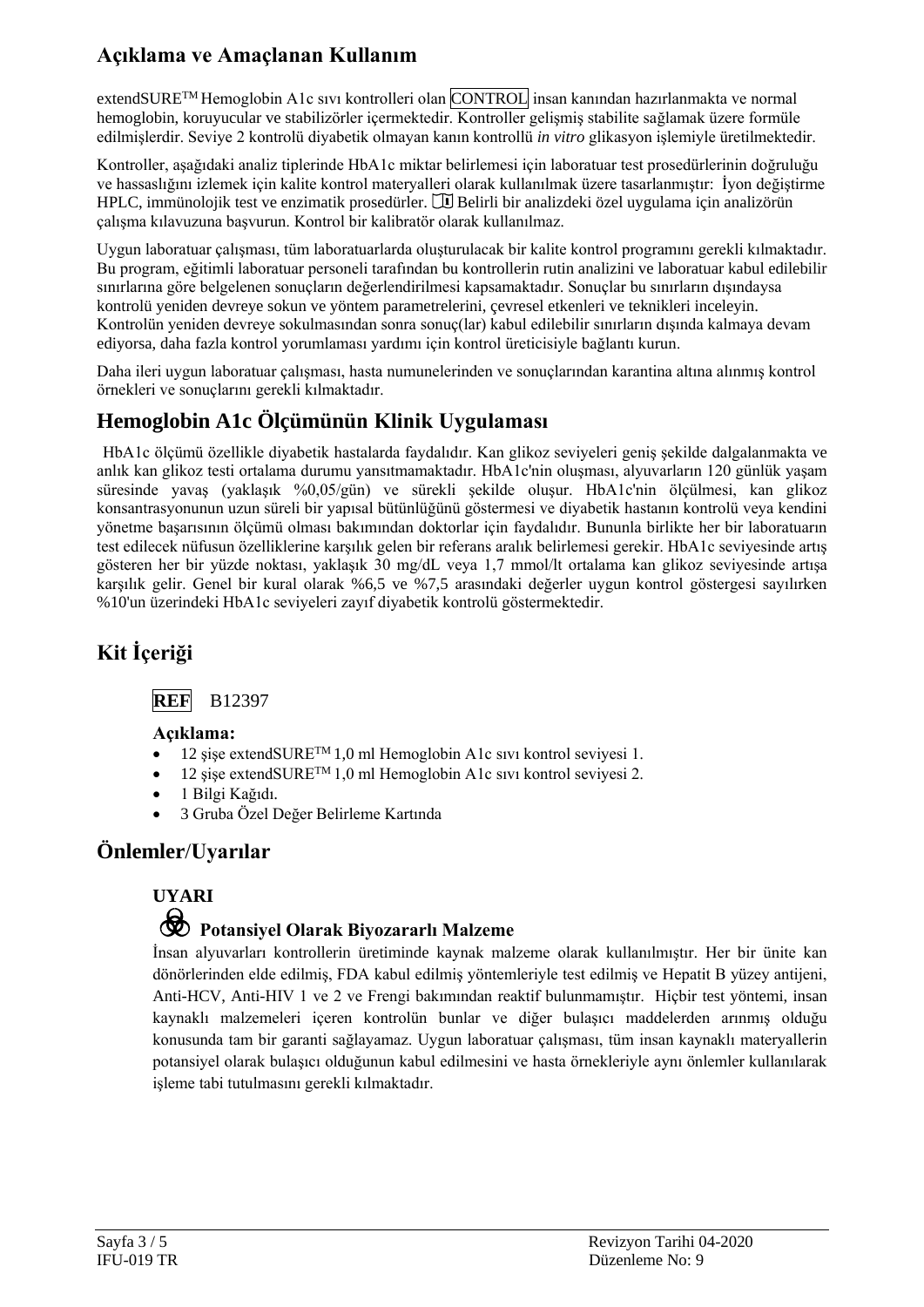

- **Lütfen kontrol materyallerini kullanmadan önce bu BİLGİ KAĞIDINI baştan sona okuyun.**
- *IN VITRO* **TEŞHİS IVD KULLANIMI.**
- **Bu kontroller kullanıldığında KORUYUCU GİYSİLER (gözlük, eldiven ve laboratuar giysisi) ÖNERİLMEKTEDİR***.*
- **Atılan veya dökülen kontrollerin laboratuar güvenlik yönergeleriniz veya yerel kurallar uyarınca işleme tabi tutulması ve elden çıkarılması gerekmektedir.**
- **Bu ÜRÜN az miktarda POTASYUM SİYANÜR İÇERMEKTEDİR. YUTMAYIN.**
- **KULLANIM SÜRESİ GEÇMİŞ KONTROLLERİ KULLANMAYIN ve yalnızca her defasında bir kontrol grubunu kullanın.**
- **Kontrollerde MİKROBİK KİRLENME veya KAHVERENGİ RENKSİZLEŞME ya da ÇÖKELME belirtisi varsa şişeyi atın.**

## **Depolama ve Kullanım**

Ürün tercihen orijinal kutusunda, ışıktan korunacak şekilde saklanmalıdır.

#### l**Açılmamış**

extendSURETM Hemoglobin A1c sıvı açılmamış kontrol şişelerinin 2-8°C sıcaklıkta dik konumda saklanması gerekmektedir. Kontroller sisede belirtilen son kullanım ayının  $\frac{1}{2}$  son gününe kadar kullanılabilir ve üretim tarihinden itibaren 30 ay dayanabilmektedir.

# l **Açılmış**

extendSURETM Hemoglobin A1c sıvı açılmış kontrol şişelerinin 2-8°C sıcaklıkta dik konumda saklanması gerekir. Kontroller bir kez açıldığında; sıkıca kapatılmış olarak saklandığında 30 gün kullanılabilir. Kontrollerin donmaması ve ısınmaması gerekir.

## **Kontrol Prosedürü**

extendSURETM Hemoglobin A1c sıvı kontrolleri kullanım için hazır durumdadır ve bilinmeyen hasta örnekleriyle aynı şekilde işleme tabi tutulmalıdır ve ilgili enstrüman/yöntemle birlikte gelen üreticinin talimatlarına uygun olarak devreye sokulmalıdır. Kontroller, hastanın tüm kan hemolysinleriyle karşılaştırılabilir kolon elüsyon profilleri sunmaktadır.

## **Değer Belirleme, İzlenebilirlik Durumu ve Analiz Değerleri**

AU ve DxC kimya sistemlerinde Hemoglobin A1c için Control Anlamı MEAN ve Aralık RANGE değerleri ekteki extendSURETM Gruba Özel Değer Belirleme Kartında ayrıntılı olarak belirtilmektedir

g/dL ve mmol/lt ünitelerindekilerle birlikte LOT SPECIFIC VALUE ASSIGNMENT CARD ünitelerde UNITS - % (NGSP Hizalı NGSP ALIGNED) ve mmol/mol (IFCC Hizalı IFCC ALIGNED). Ayrıca her bir kartta ayrıntılı şekilde belirtilen g/dL ve mmol/lt ünitelerindeki Toplam Hemoglobin için olan değerdir.

Seviye 1 Level 1 Kontrol değerleri, diğer tarafa basılı olan Seviye 2 Level 2 Kontrol değerleriyle birlikte her bir kartın bir tarafında basılı durumdadır.

Bu analiz değerleri çoklu analizlerden alınmıştır, izlenebilirdir ve Üreticinin Enstrüman/Hemoglobin A1c Reaktif Analizine özeldir.

MANUFACTURER'S INSTRUMENT/HAEMOGLOBIN A1c REAGENT ASSAY kullanan enstrümanlar ve reaktif grupları analiz sırasında mevcuttur ve bu Hemoglobin A1c sıvı kontrolleri grubuna özeldir.

Birkaç diğer etkenle birlikte analiz değerleri analiz prosedürlerine dayalı olduğundan ve diğer analiz sistemleri farklı değerler oluşturabileceğinden her bir laboratuarın testin günlük kullanımından kendi kontrol sınırlarını oluşturması önerilmektedir. Laboratuarınız tarafından oluşturulmuş sınırların dışında kalan herhangi bir sonucun incelenmesi gerekmektedir.